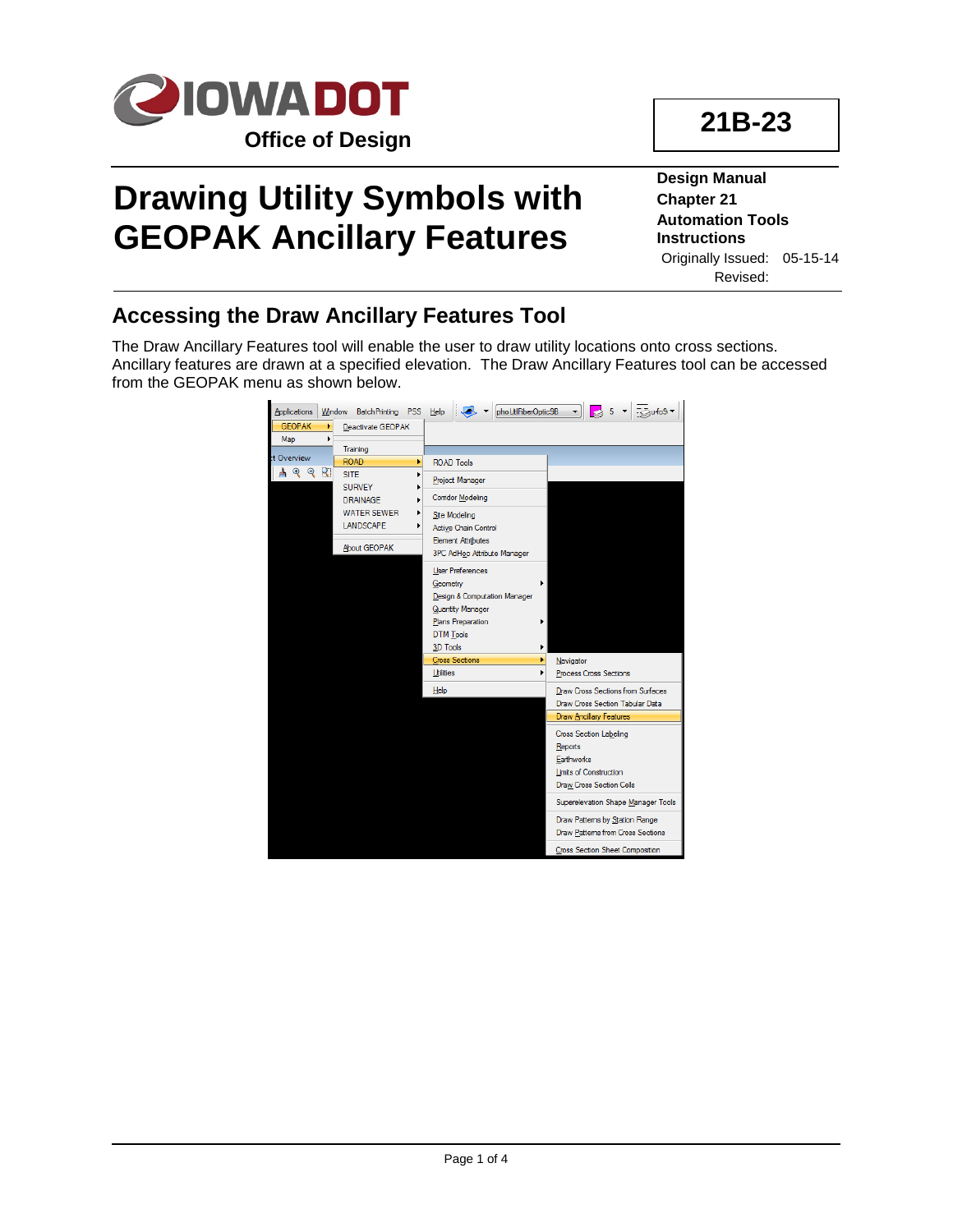When activated, the Draw Ancillary Features dialog should look as shown.

Along the top (Red oval) is the menu bar. **File** allows the user to save settings, load settings, or exit the dialog box. **Edit** has options to save settings or clear list. **Update Options** contains different options that the user can set to define how the ancillary data will be drawn.

The next portion of the dialog (Blue oval) contains your job information. **Job** number will be your gpk required to identify the correct cross section cell. **Chain** will be the chain used to create the cross sections. **View** options are Profile and Cross Section. Select Cross Section.

The bottom of the dialog box (Green oval) is the settings for the intersecting elements. For each utility to be drawn in the cross section, the ancillary feature must be added to the list box (Orange oval).

| ×<br><b>S</b> Draw Ancillary Features                                                                                                                                                                                             |
|-----------------------------------------------------------------------------------------------------------------------------------------------------------------------------------------------------------------------------------|
| File<br>Edit<br>Update Options                                                                                                                                                                                                    |
| 1.00<br>Q<br>Job:<br>Label Scale:<br><b>Draw</b><br><b>Station Range</b><br>ฃ่∦<br><select><br/>Chain:<br/>Begin:<br/>ю.<br/>Profile<br/>View:<br/>۰.<br/>End:<br/>۱Ô٠<br/>0.00<br/>Hset:</select>                                |
| <b>Element Type</b><br>Elevation<br>四口区<br>Ш<br>K.                                                                                                                                                                                |
| ∢<br><b>Intersecting Elements</b><br>コ以<br><select><br/>Chain<br/>Cogo Profile: <select><br/><b>Extract Elevation TIN</b><br/>Vertical Offset: 0.00<br/><math>\overline{\phantom{a}}</math><br/>Q<br/>TIN File:</select></select> |
| <b>Display Settings</b><br>འ ल<br><b>Contractor</b><br>Cell<br>▼<br>Apply Vertical Exaggeration<br>Scale: 1.00<br>Justification: Center Center                                                                                    |

#### **Placing Utility Symbols on Cross Sections**

- 1. Open the Microstation file that contains all the surveyed utility information.
- 2. From the Microstation menu bar, choose Element>Cells.
- 3. From the cell library dialog, choose File>Attach File.
- 4. Navigate to [pw:\\Documents\Standards\RoadDesign\Microstation\Cells\](pw:\\projectwise.dot.int.lan:PWMain\Documents\Standards\RoadDesign\Microstation\Cells\) and select dsnUtilityCells. Then close the cell library dialog box.
- 5. Open the Draw Ancillary Features dialog box.
- 6. Select the Job number.
- 7. Set the Chain to match the chain used to create the cross sections. The chain name will be at the top of the cross section cell.



8. Set View to Cross Section.

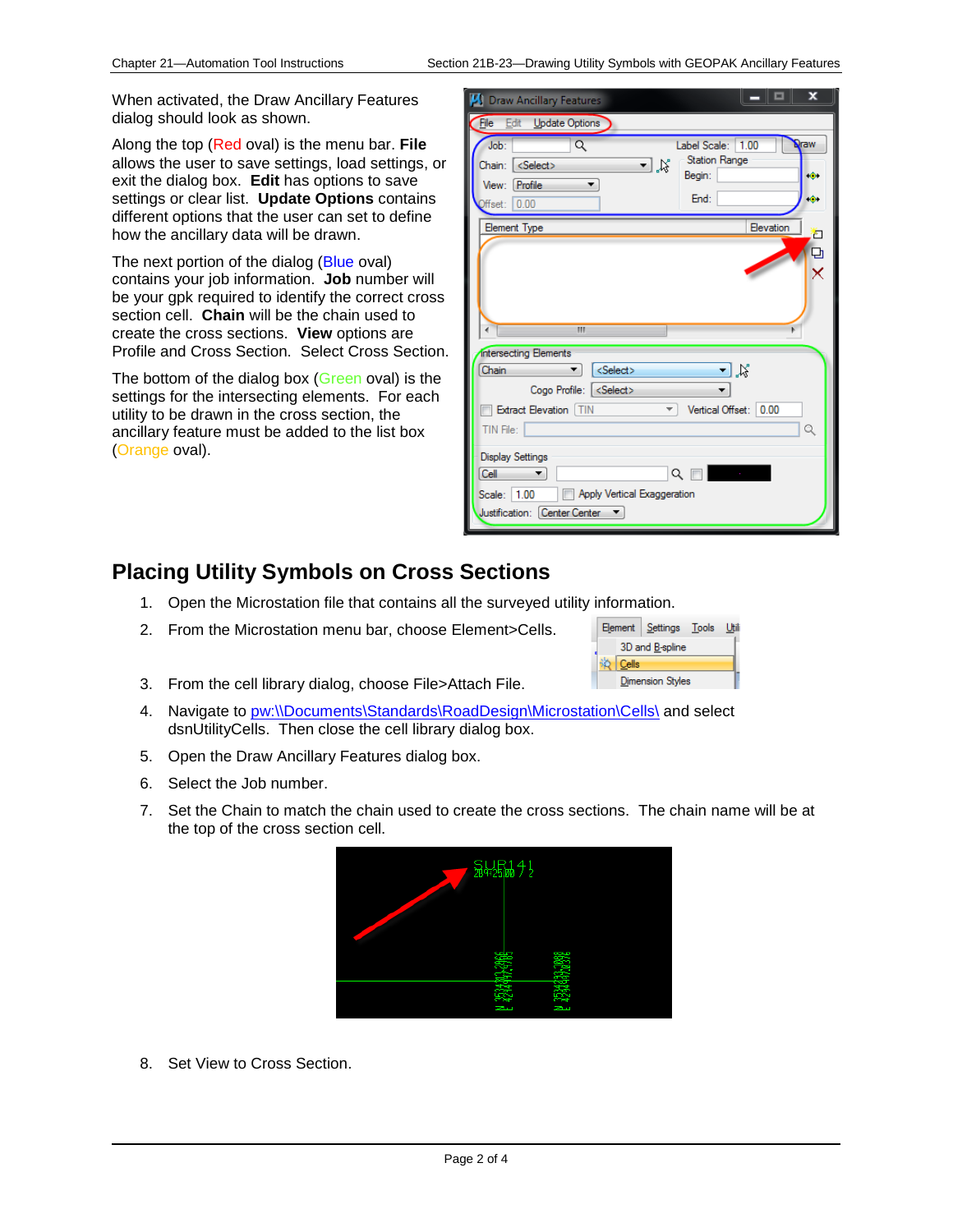9. Under Intersecting Elements, change the mode to Level Symbology. You can then select the magnifying glass to match the element attributes to the utility level in the plan view. Toggle on Lv Names, Colors, Styles, and Weights, and then select the Match button. Click on the appropriate line in the plan view to set the element attributes. When populated, close the Intersecting Element Symbology box by clicking on the red X.

|                                  |                  | Intersecting Element Sy   |    |  |
|----------------------------------|------------------|---------------------------|----|--|
|                                  |                  | Lv Names: phoUtIElectric1 | Ł  |  |
|                                  | Lv Numbers:      |                           | 'n |  |
| $\overline{\mathsf{v}}$          |                  | Colors: ByLevel           | ħ  |  |
| $\overline{\mathsf{v}}$          |                  | Styles: ByLevel           | 'n |  |
| ⊽                                | Weights: ByLevel |                           | YП |  |
|                                  | Types:           |                           | F  |  |
| Match<br>Reset<br><b>Display</b> |                  |                           |    |  |

- 10. Set the path to the DGN File that contains the surveyed utility information that you matched in Step 6.
- 11. Toggle on the Extract Elevation and set the mode to TIN. Then set the path of the tin file location.
- 12. Under the Display Settings, set the mode to Cell.
- 13. Using the magnifying glass under the display settings and select the corresponding cell that matches the level you identified in Step 9. The linestyle and cell name will be the same. Then select OK.
- 14. Depending on the size of your cross sections, the scale may need to be adjusted.
- 15. Under Justification, set the mode to Origin.
- 16. Then select Add Element Set (Red arrow in photo above) to apply these settings to the list box.
- 17. Repeat Steps 9 through 16 for each different utility to be drawn into your cross sections. Be sure select Reset before setting the attributes of the next level.

|                                  |                  | S Intersecting Element Sy   |    |  |
|----------------------------------|------------------|-----------------------------|----|--|
| V                                |                  | Lv Names:   phoUtIElectric1 | 'n |  |
|                                  | Lv Numbers:      |                             | 'n |  |
| ⊽                                |                  | Colors: ByLevel             | Ł  |  |
| ⊽                                |                  | Styles: ByLevel             | ۳  |  |
| ⊽                                | Weights: ByLevel |                             |    |  |
|                                  | Types:           |                             |    |  |
| Reset<br>Match<br><b>Display</b> |                  |                             |    |  |

18. Once everything has been added to the list box, open up the cross section file you want the utility cells drawn in. Then hit the Draw button. The utility cells should now be shown on your cross sections.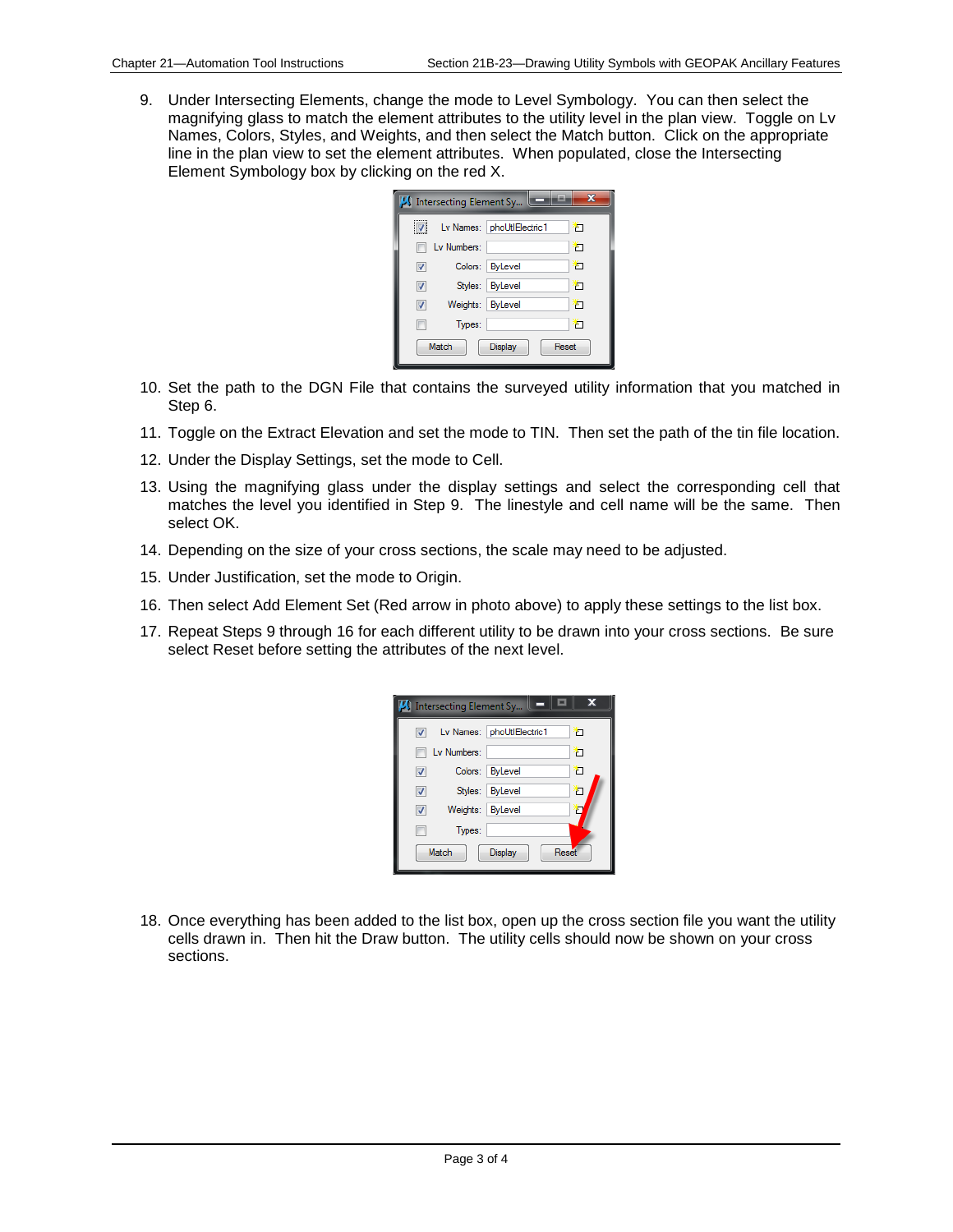19. If the size of the utility symbols is drawn incorrectly, the scale can be adjusted. Select the appropriate element set in the list box (red arrow). Adjust the scale size (green arrow) to increase or decrease the size of the utility symbols. If the scale was previously set to 1, changing the scale to 0.5 will scale the utility symbols to ½ of the size. Then select the Modify Element Set (blue arrow) to apply the changes.

| Element Type                                                      | Elevation             |  |  |  |  |
|-------------------------------------------------------------------|-----------------------|--|--|--|--|
| Lv: phoUtlTelephone1_Co: ByLevel, Wt: ByLevel, Lc: ByL            | п<br>$T_{in} = 91005$ |  |  |  |  |
| <b>Nevel, Wt: ByLevel, Lc: ByLevel</b><br>Lv: phoUtIElectric1, Co | $\text{Sin} = 91005$  |  |  |  |  |
|                                                                   |                       |  |  |  |  |
| Ш                                                                 |                       |  |  |  |  |
| <b>Intersecting Elements</b>                                      |                       |  |  |  |  |
| Display<br>Level Symbology                                        |                       |  |  |  |  |
| DGN File:   91005069.dsn                                          | Q                     |  |  |  |  |
| <b>V</b> Extract Elevation [TIN<br>Vertical Offset:               | 0.00                  |  |  |  |  |
| TIN File:   91005069.tin                                          | Q                     |  |  |  |  |
| <b>Display Settings</b>                                           |                       |  |  |  |  |
| Cell<br>Q                                                         |                       |  |  |  |  |
| Apply Vertical Exaggeration<br>0.25<br>Scale:                     |                       |  |  |  |  |
| Justification: Center Center                                      |                       |  |  |  |  |

20. Before selecting the Draw button, change the Update Options along the top of the Draw Ancillary Features dialog box to Delete Existing Elements and Redraw. This will delete any previously drawn ancillary data in the current Microstation session and redraw it with the current settings.